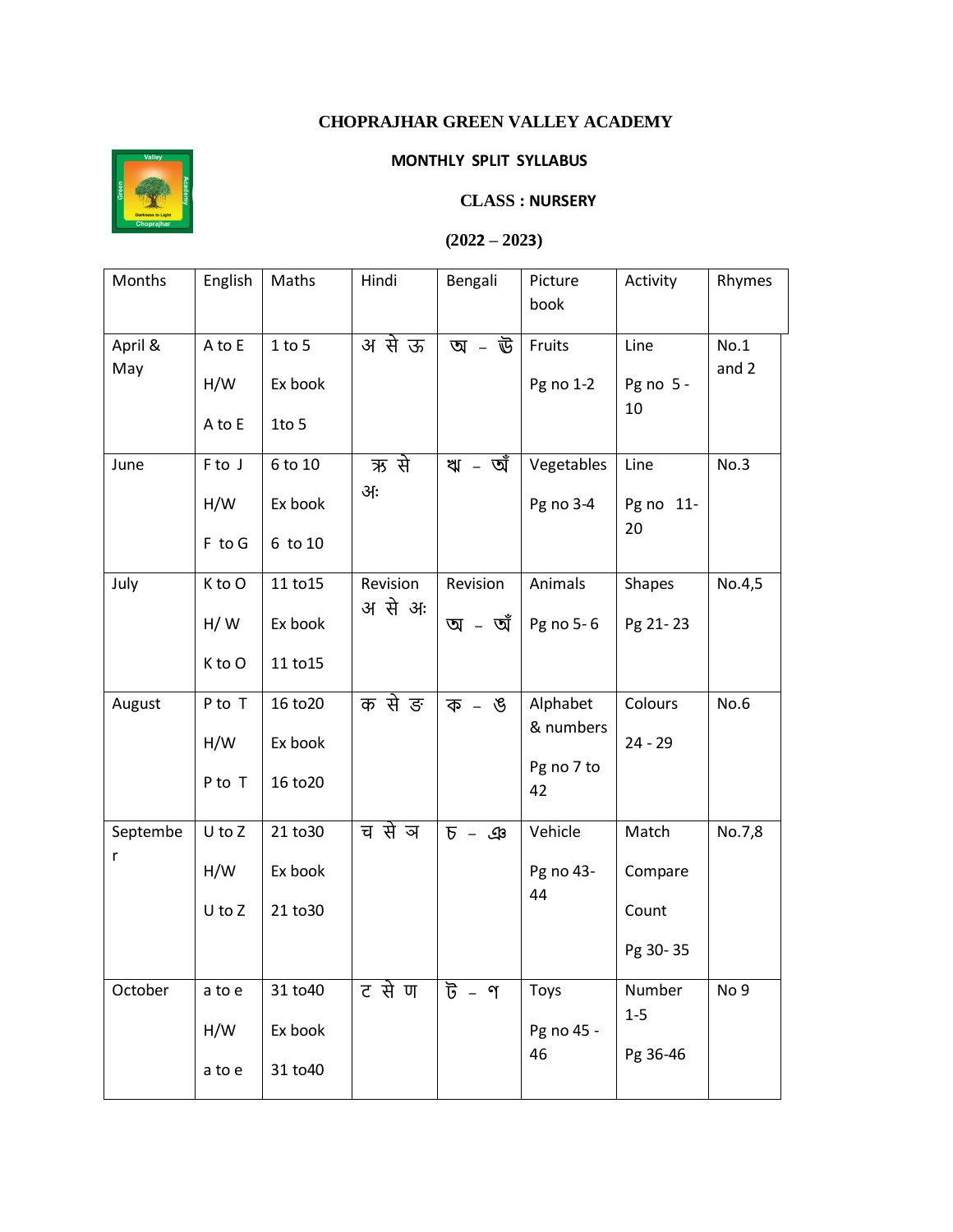| November | ftoj<br>H/W<br>ftoj        | 41 to 60<br>Ex book<br>41 to60  | त से न                    | ত – ন                     | Clothes Pg<br>no 47 - 48                                        | Number<br>$1 - 15$<br>Pg 47 - 56 | No.10        |
|----------|----------------------------|---------------------------------|---------------------------|---------------------------|-----------------------------------------------------------------|----------------------------------|--------------|
| December | k to o<br>H/W<br>k to o    | 61 to 70<br>Ex book<br>61 to 70 | प से म                    | প - ম                     | Colours<br>and shapes<br>Pg no 49 -<br>50                       | Number<br>$6 - 10$<br>Pg 57 -64  | No.11        |
| January  | p to t<br>H/W<br>p to t    | 71 to90<br>Ex book<br>71 to90   | य से श                    | য – স                     | Pre math<br>concepts &<br>nature Pg<br>no 51 - 54               | Number<br>$6 - 10$<br>Pg 65 -72  | No.12        |
| February | u to z<br>H/W<br>U to z    | 91to100<br>Ex book<br>91to100   | ष से श्र                  | $\overline{z}$ – $\zeta$  | Actions &<br>flowers Pg<br>no 55 to<br>58                       | Trace<br>tracks<br>Pg 73-79      | No.13        |
| March    | Revisio<br>n For<br>annual | Revision<br>For<br>annual       | Revision<br>For<br>Annual | Revision<br>For<br>annual | <b>Birds and</b><br>insects<br>&<br>My body<br>Pg no 59 -<br>62 | Alphabet<br>Pg 80 - 88           | Revisio<br>n |